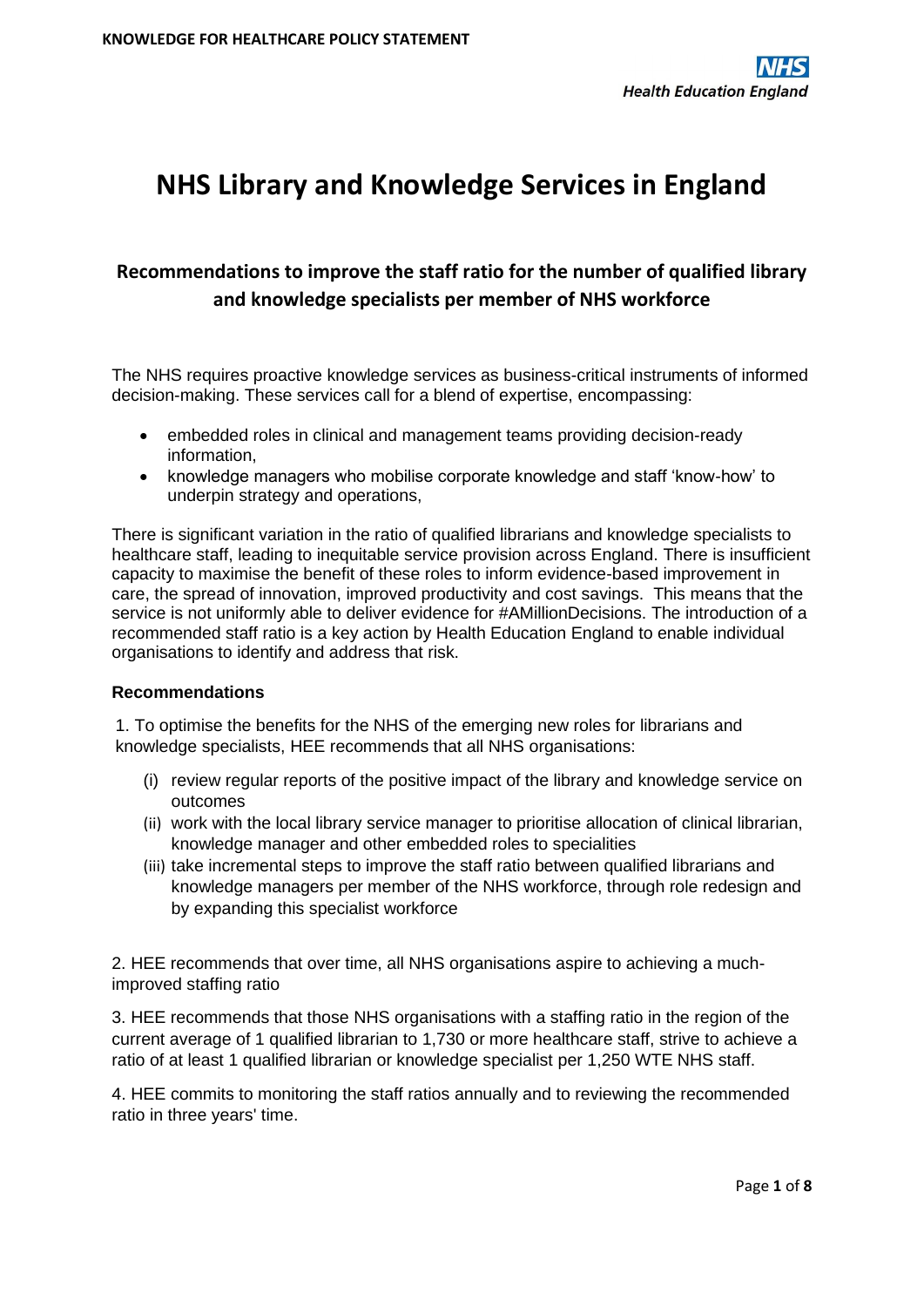## **1. PURPOSE**

Prepared at the request of the Health Education England Executive in August 2018 and approved by HEE Executive on 5 November 2019, HEE has adopted as policy a recommendation to improve the staff ratio for the number of qualified library and knowledge specialists per member of the NHS workforce. This policy recommendation underlines the opportunity for NHS organisations to drive improvements in both the quality of care and productivity with the assistance of clinical librarian and knowledge manager roles. This policy supplements HEE's Policy on NHS Library and Knowledge Services in England published in 2016. 1

## **2. APPROACH**

To determine this recommendation for improving the staff ratio HEE has:

- analysed performance data derived from the HEE Library Quality Assurance Framework (LQAF) in relation to workforce data
- identified services from which staff have shared examples of the positive impact of the library service
- identified services with clinical librarian and knowledge manager roles
- looked for correlations between all these facets.

## **3. KNOWLEDGE SPECIALISTS: BUSINESS CRITICAL TO HEALTH CARE**

Healthcare is a knowledge industry. Enabling the workforce to access high quality evidence is fundamental to the delivery of high quality care. HEE's strategic library and knowledge service team works with NHS organisations across the regions to promote HEE's vision:

"NHS bodies, their staff, learners, patients and the public use the right knowledge and evidence, at the right time, in the right place, enabling high quality decision-making, learning, research and innovation to achieve excellent healthcare and health improvement."<sup>2</sup>

Currently there are 624 posts for qualified librarians in NHS trusts.<sup>3</sup>

### **3.1 Embedded roles**

Our 21<sup>st</sup> century NHS requires proactive knowledge services as business-critical instruments of informed decision-making and innovation. These services call for a blend of expertise within knowledge services teams, encompassing:

- embedded roles in clinical and management teams providing decision-ready information,
- knowledge managers who mobilise corporate knowledge and staff 'know-how' to underpin strategy and operations,

These emerging roles are pivotal in driving quality improvement and reducing inappropriate variation in care and cost. Aligned to multidisciplinary teams, they search, and often synthesise and summarise information, to release the time of health professionals. These roles foster a culture of using evidence from research and best practice and of utilising corporate knowledge and staff know-how to best advantage. They facilitate knowledge sharing, enabling the workforce to develop skills to share their learning and spread innovation. Librarians and knowledge specialists raise staff awareness of the impact of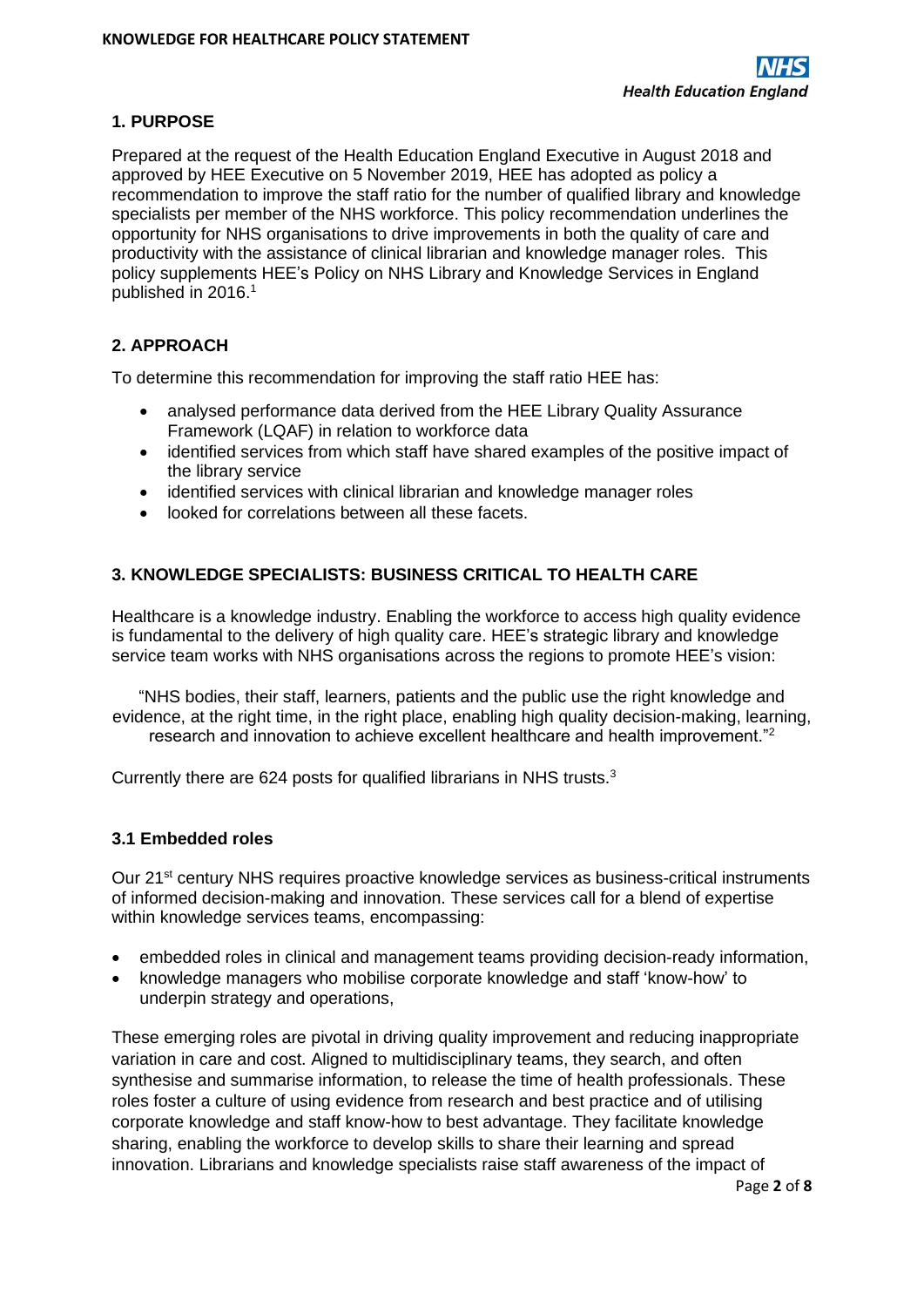health literacy issues. Finally, they play a role in equipping colleagues for the digital age, enabling NHS staff to develop digital skills.

#### **3.2 Data on embedded roles**

In 2018/19 47% (n=86) of NHS funded library and knowledge services had a dedicated post for either a clinical or outreach librarian, or other embedded role. Demand for such roles is increasing. Between 2014 and 2019 the proportion of services which offer some kind of outreach, clinical or embedded element as part of their service has risen from 58% to 63%.<sup>4</sup>

#### **3.3 Cross-referencing clinical librarian services with performance**

The team of the Clinical Evidence Based Information Service (CEBIS) at University Hospitals Coventry and Warwickshire NHS Trust cross-referenced usage of CEBIS during 2017-18 with the subsequent CQC Inspections and ratings of ten specific services in April 2018.<sup>5</sup> The findings indicate that departments may benefit from optimising the expertise of clinical librarians:

- 5 of the 7 services rated as 'Good' made significant use of CEBIS, requesting between 26 and 72 searches in the year.
- 3 departments rated as 'Requires improvement' made limited use of CEBIS, requesting between 3 and 9 searches each 2017/18

These data are not fully conclusive since two services rated 'Good' did not place any enquiries. Nevertheless, this case is illustrative of the positive benefits derived by healthcare services that optimise the expertise of clinical librarians. The ratio of qualified knowledge services staff to healthcare staff at Coventry and Warwickshire is 1:1,082

#### **3.4 Yielding a return on investment**

A study conducted in the critical care unit at Wirral University Teaching Hospital NHS Foundation Trust found that an embedded clinical librarian role "helped staff to learn, develop and improve the quality of their care. It nurtured an evidence-based culture across the department and generated a positive financial value from saving staff time, supporting their professional development and improving patient care."

With academic research support from the University of Liverpool and the Centre for Health Economics and Medicines Evaluation, Bangor University, this recent study also reports that "for every £1 invested in the knowledge mobilisation model, a financial value of £1.18 to £3.03 was generated".<sup>6</sup>

### **4. STRATEGIC DRIVERS**

HEE is the strategic lead for NHS funded library and knowledge services in England. As the centre for analysis and expertise, we support changes the NHS already plans to make (1-5 years), to support local delivery of new roles and skills at scale and pace and anticipate future changes over the next 5+ years, providing national leadership on the opportunities and choices for the wider system so that we can futureproof the service and take advantage of the latest science and technology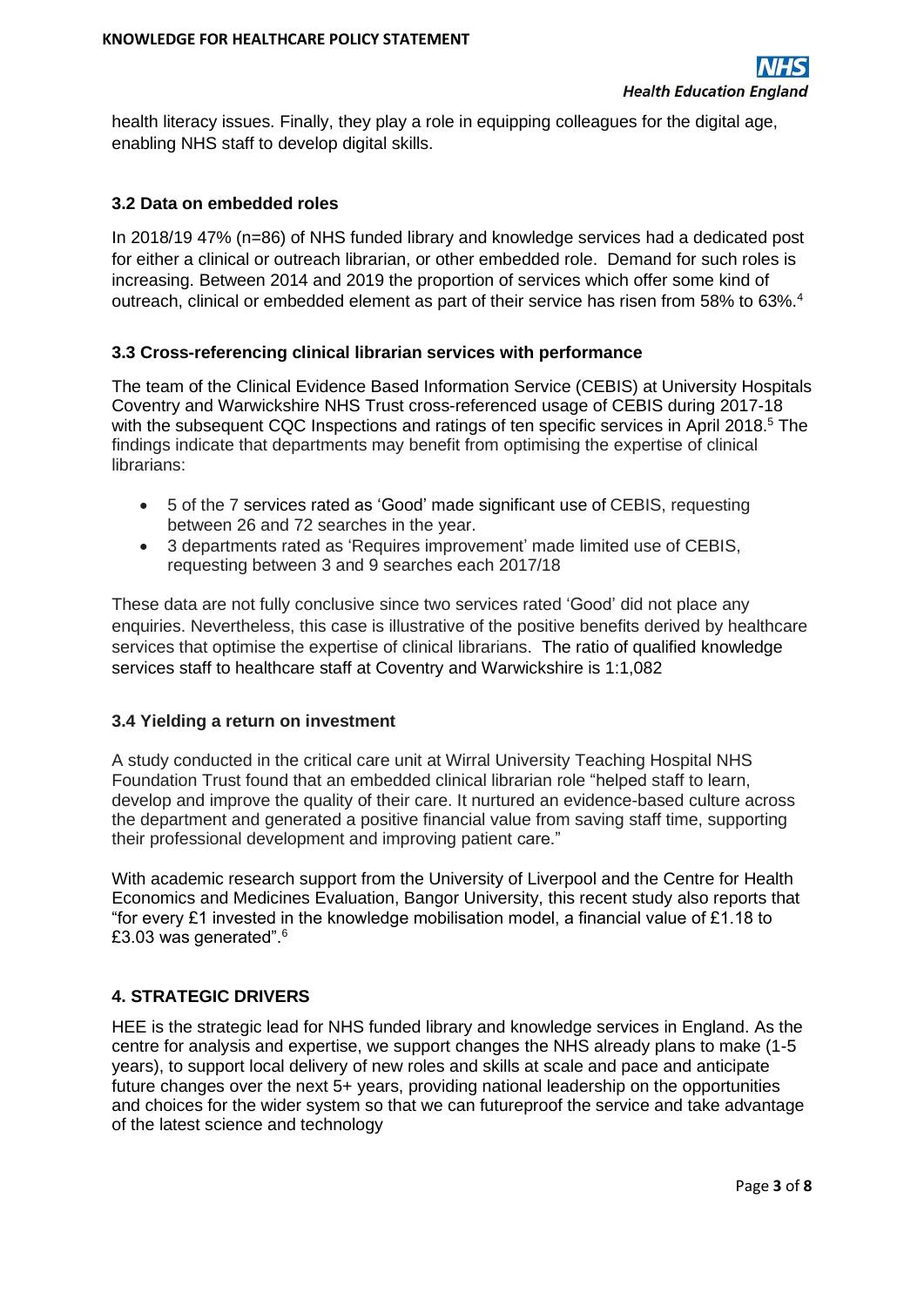As a system partner, working collaboratively to align our levers, investments and plans to ensure we have the workforce to deliver 21<sup>st</sup> century care for patients, with a unique responsibility for taking a longer view, committed to ensuring that the right knowledge and evidence is used at the right time at the Board and the bedside, at the clinic and in the community.

- HEE's policy is to ensure equitable access to knowledge services and evidence resources and to develop the knowledge specialist workforce with the right skills to deliver business-critical services.<sup>1</sup>
- Knowledge for Healthcare*,* HEE's strategic framework, highlights that 'increasingly the NHS will see knowledge specialists embedded within clinical, commissioning and management teams' (p.26).<sup>2</sup>
- The Topol Review identified a need to increase the numbers of knowledge specialists in the NHS (recommendations AIR5/DM4).<sup>7</sup>

As the NHS gears up for the digital future, there is a window of opportunity in which to ensure that the right numbers of qualified librarians and knowledge specialists are in place to inform an evidence-based NHS and to support a digitally-enabled workforce.

## **5. STAFF RATIOS: CURRENT POSITION**

The ratio of qualified librarians and knowledge specialists to the NHS workforce in England is 1:1,730. This figure conceals significant variation between regions, with regional averages varying from 1:1,180 in London to 1:2,255 in the North. See Appendix 1.

## **6. MEETING QUALITY STANDARDS**

The Learning Development Agreement held between HEE and each provider organisation requires that Library and Knowledge Services must meet nationally agreed quality standards set out in LQAF.

### **6.1 The impact of low staffing levels in library and knowledge services**

Analysis shows that knowledge services with fewer qualified staff per workforce headcount are challenged to meet the 90% minimum compliance threshold defined in LQAF. Insufficient capacity to deliver the full range of knowledge services required by the NHS, including the roles of clinical librarian and knowledge manager, is a key factor in failing to meet the minimum standard.

HEE is implementing a new Quality and Improvement Outcomes Framework for library and knowledge services from April 2020. Replacing LQAF, the new framework emphasises the importance of improving outcomes to meet the needs of a modern health service.

## **7. MAKING A POSITIVE IMPACT**

The #AMillionDecisions advocacy campaign has given local health libraries a voice through which to promote their positive impact. Correlating case studies submitted to our Impact databank from those services with high LQAF scores, we looked at the staff ratios within which these services are operating. Examples are given in Appendix 2. These case studies report on how library and knowledge services make a positive impact on: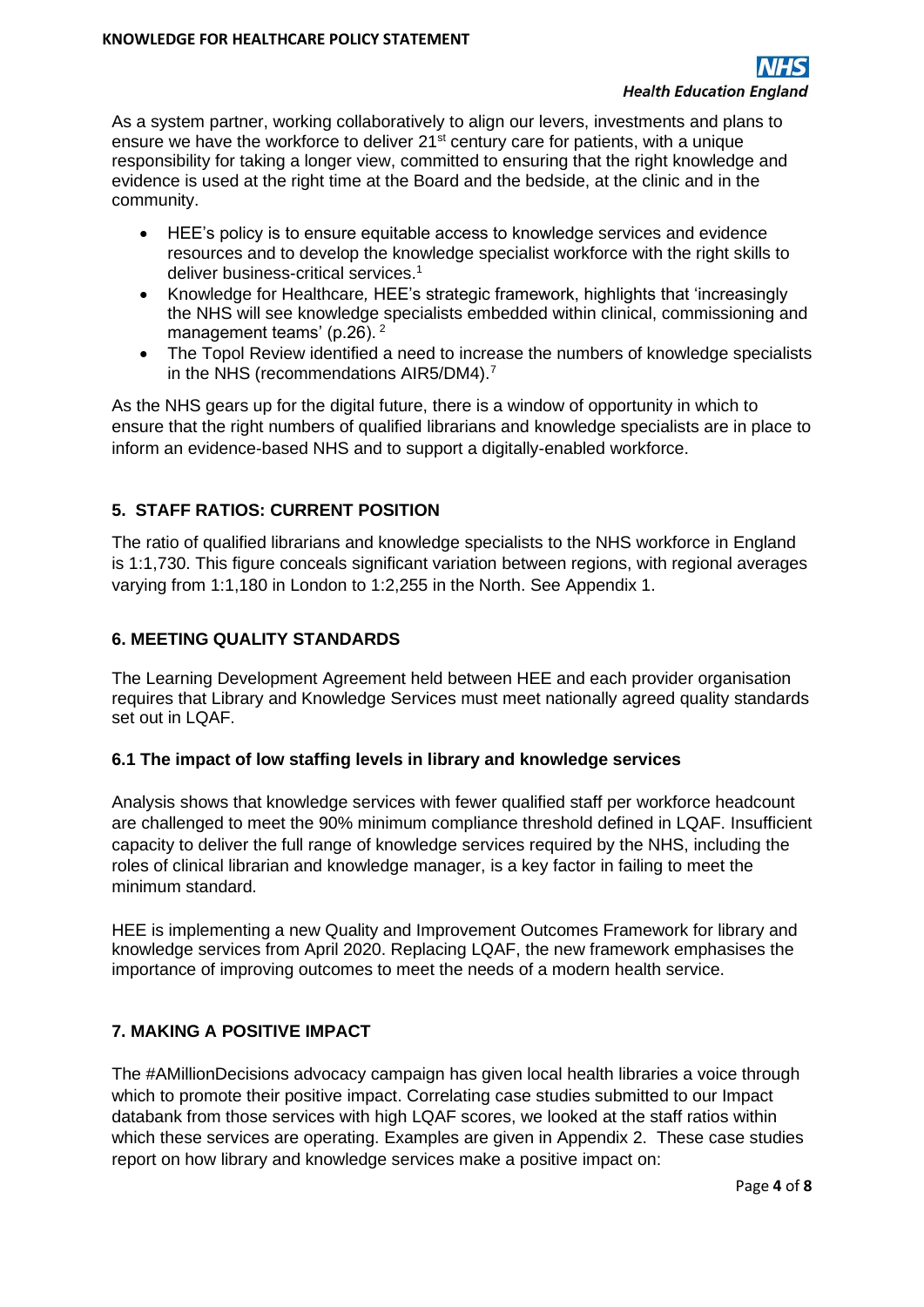- **Improving patient care:** Evidence supplied led to a low-cost cure for unrelenting chest symptoms and has changed international practice**.**
- **Cost effectiveness:** The clinical librarian provided input essential to achieve £1.9 million in savings
- **Releasing time:** Evidence supplied lead to updates to midwifery policies and guidelines and released 302.5 hours of the midwife's time, equivalent to a saving of £12,397.
- **Improving productivity:** Identifying interventions to deliver health benefits and contribute to quality and efficiency savings for system-wide transformation.
- **Knowledge management:** using a KM tool the Head of Library Services and KM helped a Medical Division Board introduce a robust approach for developing clinical guidelines.

The staffing levels at the services which report the case studies above range between 1:614 and 1:932 qualified librarians/knowledge specialists per WTE healthcare staff.

## **7.1. Service reach**

As clinical librarian roles become established the challenge is one of capacity and of reach. Where trusts invest in clinical librarian posts these are 'rationed', able to work with but a handful of designated teams. This is inequitable and there is an implicit risk to high quality patient care and safety. Meanwhile, few organisations have yet to realise the benefits of a dedicated knowledge management (KM) function.

Of course, health library and knowledge services with less capacity also make a positive impact on patient care through their daily work. To illustrate, at Buckinghamshire Healthcare NHS Trust, which operates at around the average staff ratio of 1:1,704, the clinical librarian provided evidence on patient safety which informed a decision to upskill Healthcare Assistant Roles. In the context of difficulties in recruiting to band 5 posts this contributed to a cost-saving of £100,000.

## **8. BUILDING THE SPECIALIST WORKFORCE REQUIRED**

HEE has an active workforce development work-stream for this specialised workforce. Tailored continuing professional development focuses on up-skilling today's library workforce in mobilising evidence and knowledge. To build the talent pipeline, the national team meets regularly with HEIs that offer courses in knowledge management and library science. HEE has taken a lead role in shaping the new health librarianship module within the Library and Information management Masters at Manchester Metropolitan. The team is in discussion with other education providers. The team also encourages a research perspective on these emerging roles.

### **9. DISCUSSION**

HEE's analysis demonstrates that library and knowledge services with better staff ratios are more able to work proactively with a wider range of healthcare teams to enable evidencebased decision-making impacting on treatment options and the quality of patient care as well as impacting on productivity gains and cost improvement and the spread of innovation. The analysis has decisively demonstrated the relevance of staff ratios: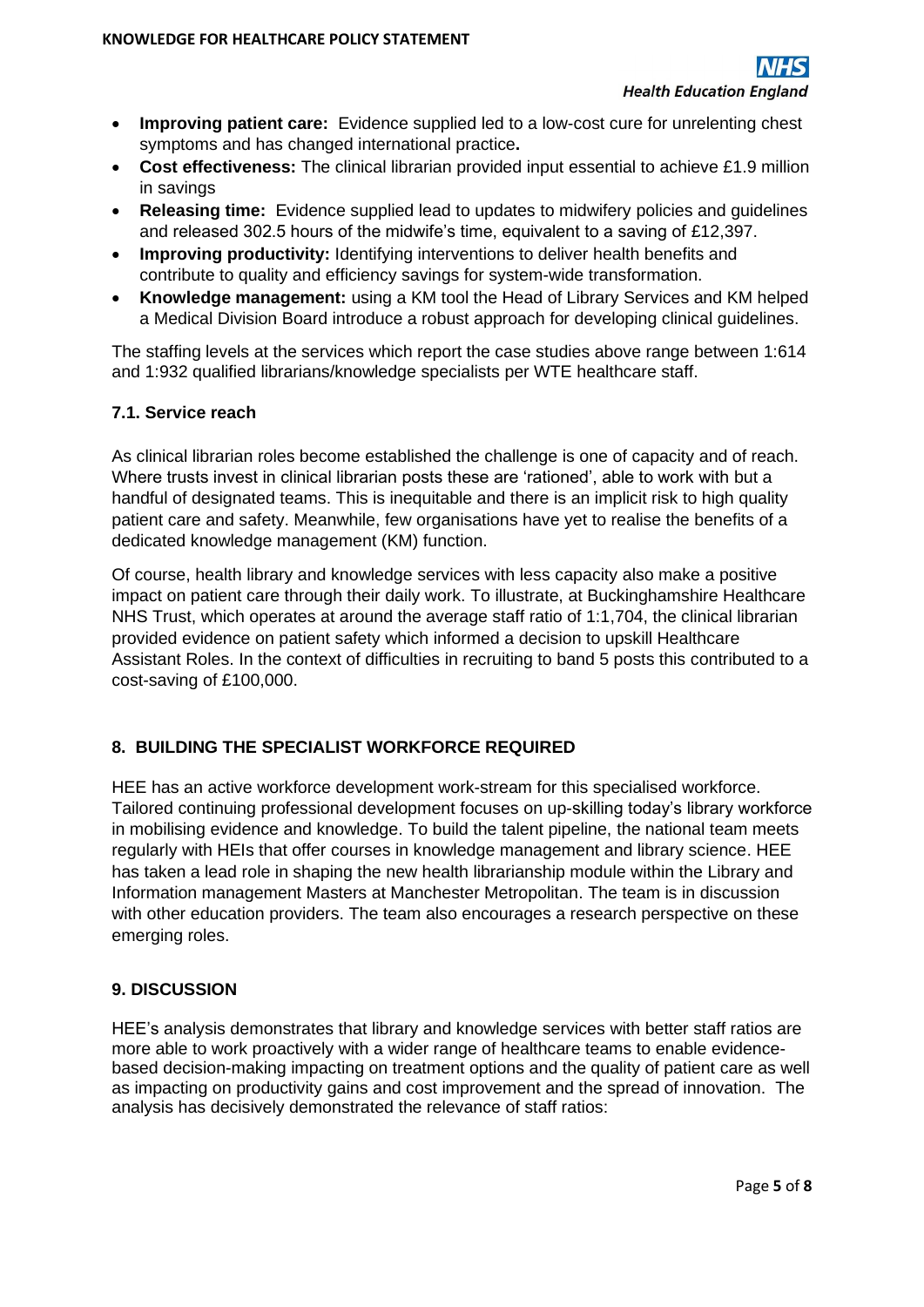- knowledge services with fewer qualified staff per workforce headcount are challenged to meet the 90% minimum compliance threshold defined in LQAF
- where there is greater capacity than the current average staffing ratio of 1 qualified librarian or knowledge specialist per 1,730 WTE healthcare workforce, we see greater compliance with the LQAF standards and greater reporting of positive impacts on healthcare

The data shows that NHS is not yet positioned to optimise the emerging roles of embedded librarians, knowledge specialists and knowledge managers within the skill-mix of multidisciplinary clinical and managerial teams. The very best staffed NHS library and knowledge services lack capacity to reach all the teams whose patients and staff would benefit from their contribution. There is insufficient capacity to incorporate these roles within teams to inform evidence-based improvement in care, the spread of innovation, improved productivity and cost savings. The introduction of a recommended staff ratio is a key action by HEE to enable individual organisations to identify and address that risk.

### **10. POLICY RECOMMENDATIONS**

These recommendations were approved by the Knowledge for Healthcare Board on 9 September 2019 and by the Health Education Executive on 5<sup>th</sup> November: -

1. To optimise the benefits for the NHS of the emerging new roles for librarians and knowledge specialists, HEE recommends that all NHS organisations:

- (i) review regular reports of the positive impact of the library and knowledge service on outcomes
- (ii) work with the local library service manager to prioritise allocation of clinical librarian, knowledge manager and other embedded roles to specialities
- (iii) take incremental steps to improve the staff ratio between qualified librarians and knowledge managers per member of the NHS workforce, through role redesign and by expanding this specialist workforce

2. HEE recommends that over time, all NHS organisations aspire to achieving a muchimproved staffing ratio

3. HEE recommends that those NHS organisations with a staffing ratio in the region of the current average of 1 qualified librarian to 1,730 or more healthcare staff, strive to achieve a ratio of at least 1 qualified librarian or knowledge specialist per 1,250 WTE NHS staff.

4. HEE commits to monitoring the staff ratios annually and to reviewing the recommended ratio in three years' time.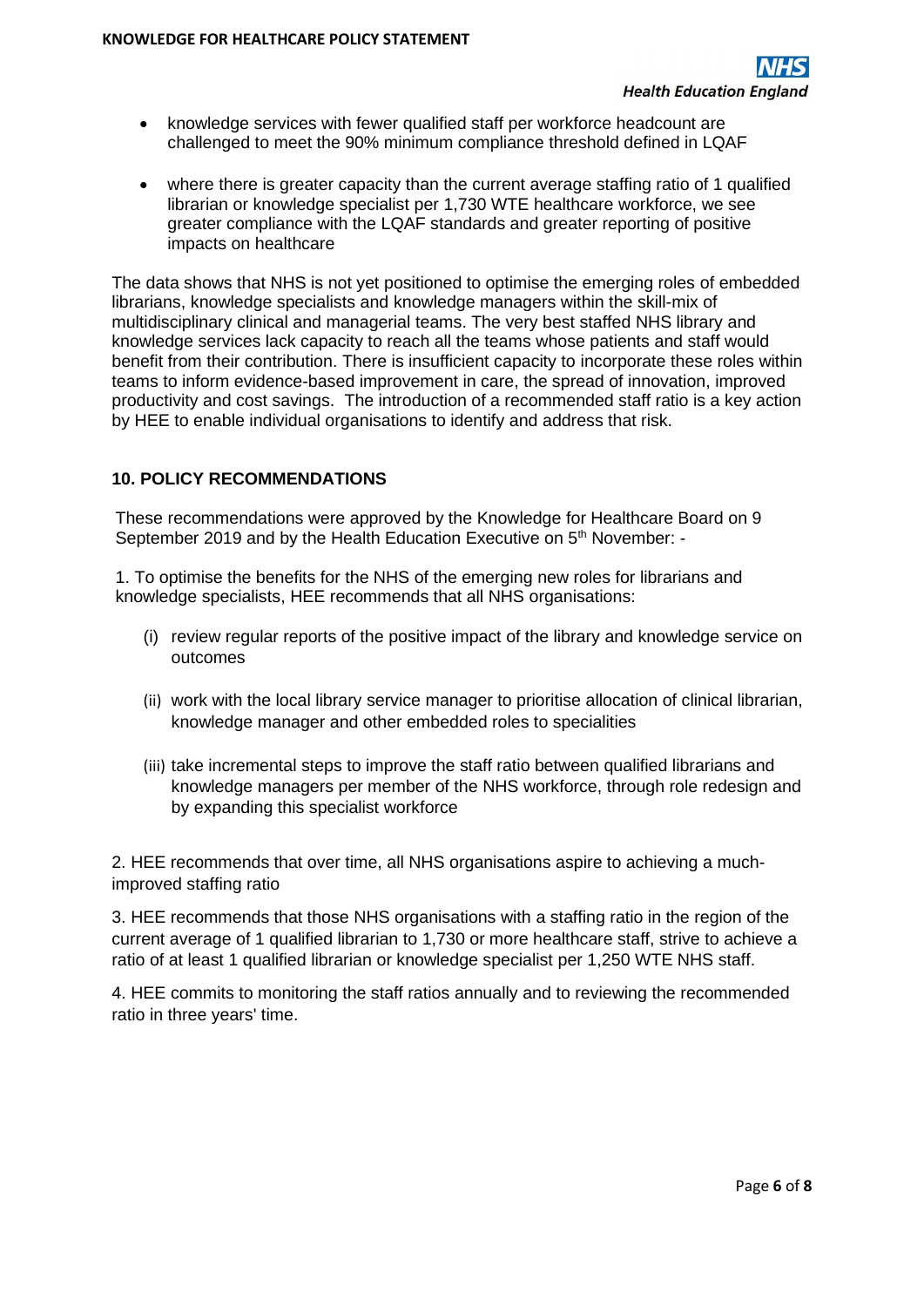## **REFERENCES**

1. NHS Library and Knowledge Services in England Policy, HEE, October 2016 [https://www.hee.nhs.uk/sites/default/files/documents/NHS%20Library%20and%20Knowledg](https://www.hee.nhs.uk/sites/default/files/documents/NHS%20Library%20and%20Knowledge%20Services%20in%20England%20Policy.pdf) [e%20Services%20in%20England%20Policy.pdf](https://www.hee.nhs.uk/sites/default/files/documents/NHS%20Library%20and%20Knowledge%20Services%20in%20England%20Policy.pdf)

2. Knowledge for Healthcare: a development framework for NHS Library and knowledge services, December 2014

[https://kfh.libraryservices.nhs.uk/wp-](https://kfh.libraryservices.nhs.uk/wp-content/uploads/2018/03/Knowledge_for_healthcare_a_development_framework_2014.pdf)

[content/uploads/2018/03/Knowledge\\_for\\_healthcare\\_a\\_development\\_framework\\_2014.pdf](https://kfh.libraryservices.nhs.uk/wp-content/uploads/2018/03/Knowledge_for_healthcare_a_development_framework_2014.pdf) 3. Source: HEE (2019) *LKS statistical return for NHS LKS staffing in England: 2019- 20* [Unpublished]

4. Library and Knowledge Services in England Annual Statistical returns, 2014 – 2019

5. See<https://www.cqc.org.uk/provider/RKB/services>

6. Sadera, G. et al The Librarian as knowledge mobilise in critical care: Summary. Wirrall University Teaching Hospital NHS Foundation Trust, Aug 2019.

7. Preparing the healthcare workforce to deliver the digital future: an independent report on behalf of the Secretary of State for Health and Social Care, HEE February 2019 <https://topol.hee.nhs.uk/wp-content/uploads/HEE-Topol-Review-2019.pdf>

| Region          | <b>WTE LKS qualified</b><br>posts from the 2018<br>stats return | <b>WTE NHS staff at</b><br>December 2018 | Ratio of qualified<br><b>LKS staff to NHS</b><br>staff - WTE |
|-----------------|-----------------------------------------------------------------|------------------------------------------|--------------------------------------------------------------|
| London/KSS      | 224.42                                                          | 264,819                                  | 1:1,180                                                      |
| Midlands & East | 142.56                                                          | 299,522                                  | 1:2.101                                                      |
| <b>North</b>    | 154.63                                                          | 348,694                                  | 1:2,255                                                      |
| South           | 104.73                                                          | 169,942                                  | 1:1,622                                                      |
| <b>TOTAL</b>    | 626.34                                                          | 1,082,977                                | 1:1,729                                                      |

## **APPENDIX 1. Regional variations in staff ratio**

## **APPENDIX 2. Illustrating the impact of library and knowledge services**

### **Case study 1: Improving patient care**

Evidence supplied by the knowledge specialist at Epsom and St Helier NHS Trust led to a trial of high-dose vitamin D for a patient with unrelenting chest systems which cured symptoms of Reactive Airways Dysfunction Syndrome.

"*The patient symptoms resolved within three months once blood vitamin D levels rose.*" Dr V Varney, Consultant Physician

The success of this innovative low-cost treatment led to a cure for unrelenting chest symptoms and has changed international practice**.** 

The ratio of qualified librarians to healthcare staff at Epsom and St Helier is 1:803.